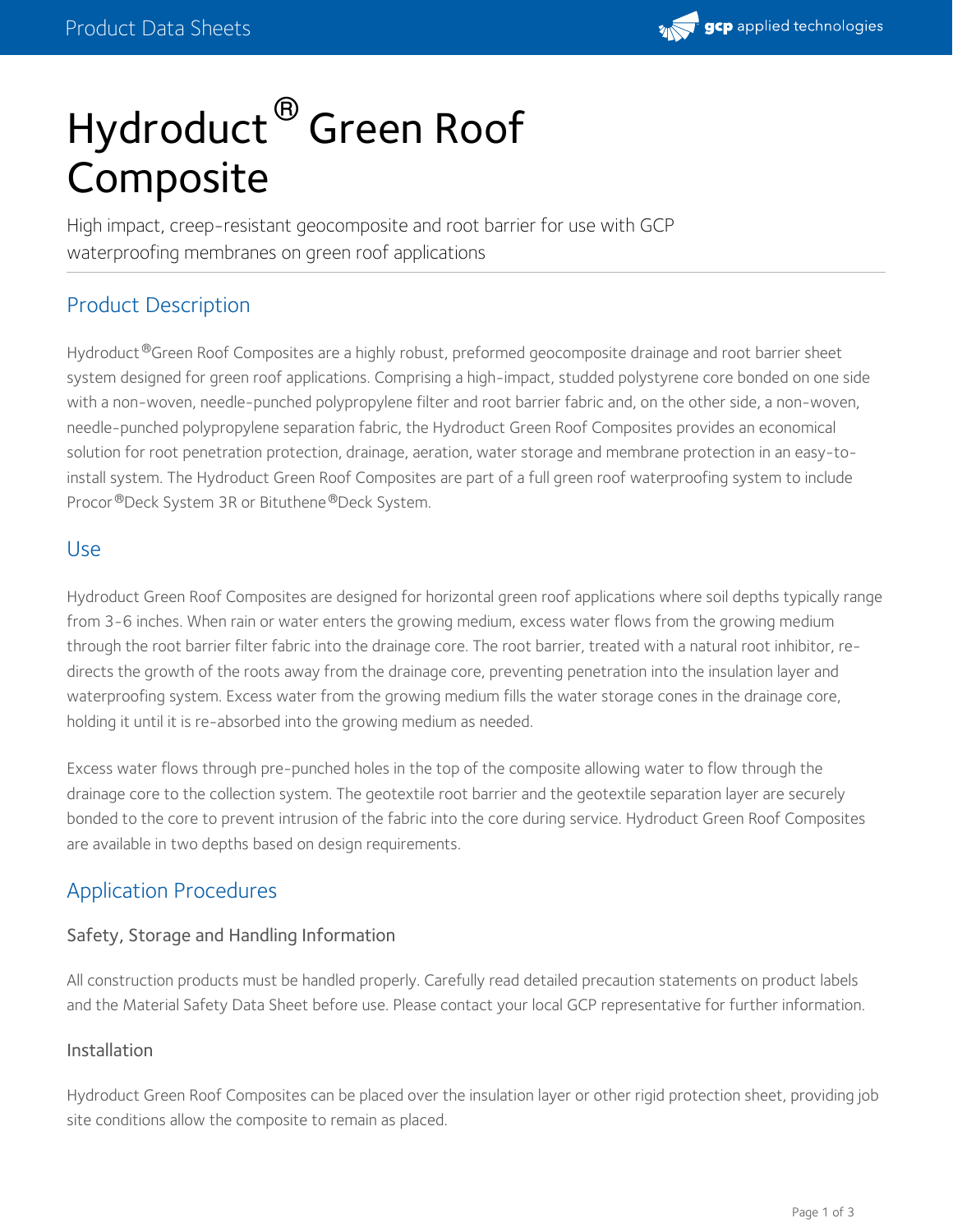

DO NOT place directly on the waterproofing membrane. Additional ballast consideration should be given in high wind exposures. Abut all edges tightly with the excess geotextile placed over the adjacent roll in shingle fashion.

To secure Hydroduct Green Roof Composites around protrusions, apply Preprufe Detail Tape around the protrusion in a picture frame configuration. Cut Hydroduct Green Roof Composites to fit snugly around the protrusion. Press Hydroduct Green Roof Composites core firmly into the Preprufe Detail Tape.

Hydroduct Green Roof Composites should be covered promptly. Do not leave Hydroduct Green Roof Composites exposed to sunlight for more than two weeks. Motor vehicles, construction equipment or other trades should not be allowed directly on the Hydroduct Green Roof Composites.



Drawings are for illustration purposes only. Please contact your local GCP representative for specific application details.

|                               | <b>HYDRODUCT 500RS</b>                 | <b>HYDRODUCT 550RS</b>                 |  |
|-------------------------------|----------------------------------------|----------------------------------------|--|
| Roll Size                     | $1.2$ m x 15.2m (18.6 m <sup>2</sup> ) | $0.91$ m x 15.2m (13.9m <sup>2</sup> ) |  |
| Packaging                     | 6 rolls / pallet                       | 2 rolls / pallet                       |  |
| Weight                        | $18$ kg / roll                         | 20kg / roll                            |  |
|                               |                                        |                                        |  |
| <b>COMPLEMENTARY MATERIAL</b> |                                        |                                        |  |
| Preprufe Detail Tape          | 50mm x 15m roll / 16 rolls per carton  |                                        |  |

## Health and Safety

Read the product label and Material Safety Data Sheet before use. Users must comply with all risk and safety phrases.